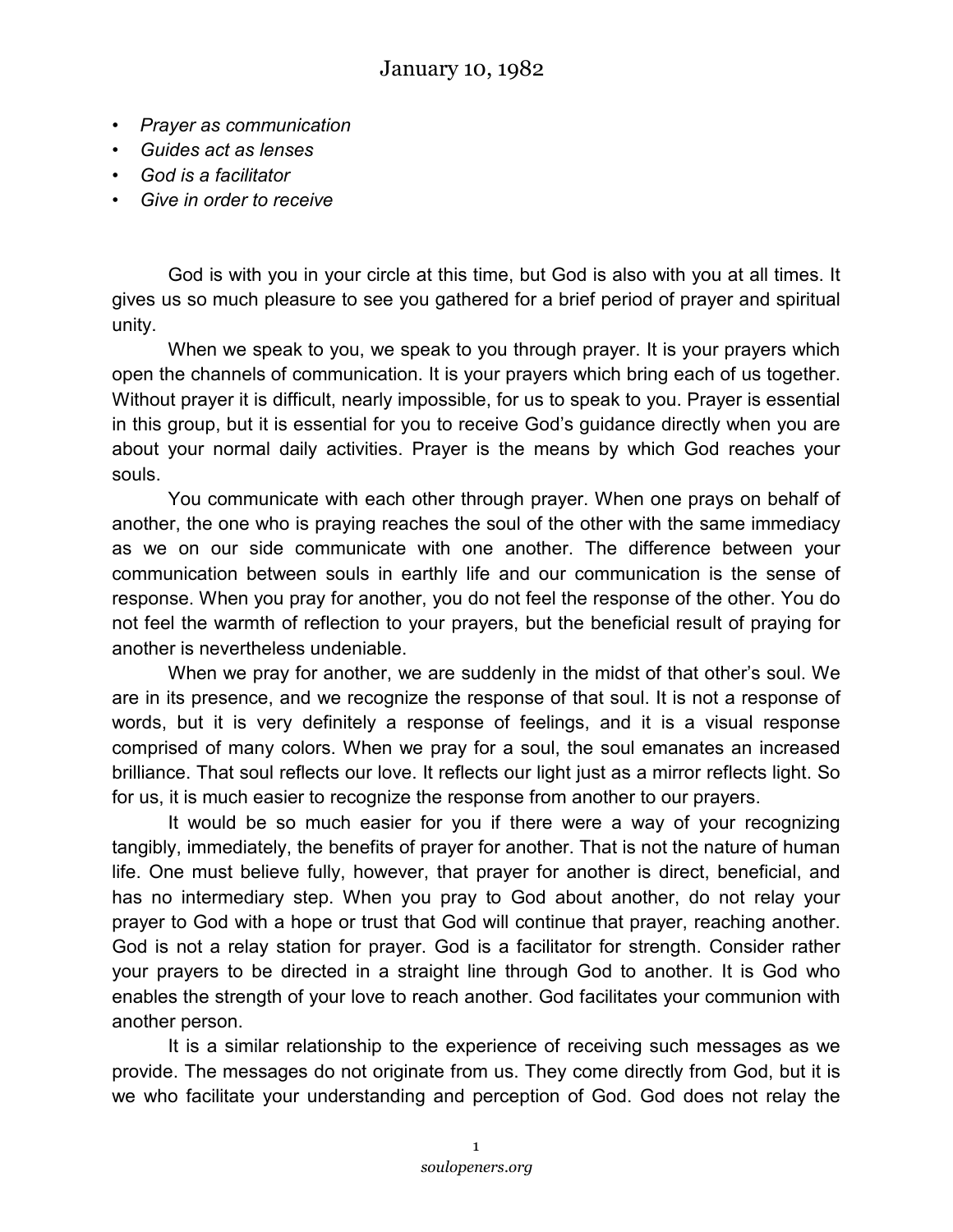words to us for us to store for later transmission. We receive God's word as you receive God's word. We merely help to focus it.

The lens focuses a stream of light but never creates it. Our function is as a lens. God's function, in a sense, is a lens for your prayers on behalf of another. God does not begin the help necessarily, but God is able to activate the help that you have begun. Yes, it is you who initiate so much of what is reflected through God. You can see a close relationship between the presence of God and the necessity of your being sensitive to what others need. God has spoken at earlier times of the need for human life to make God's presence known. Perhaps that understanding is increased by your awareness that you can initiate, and God will facilitate.

We know your concerns about family members, about your own spiritual progression, about the direction your life should take, about problems of short duration. Each of these concerns is shared by the others, as was stated previously. Everyone experiences the same feelings and difficulties. What differs is the timing and the degree, but the experience is the same. An effective way of coping with the difficulties which you may face is looking for a way to alleviate the difficulties of someone else. What we are saying is that by providing strength for another, you are giving yourself the depth and strength necessary for your own needs. When you pray that another may be given spiritual wisdom, you are strengthened in such wisdom. When you feel discouraged or distraught, seek out ways of providing for others who are in great need.

Of course you should pray for God's strength in your own life, but you must actively direct your attention towards strengthening the lives of others. As God has taught, you must *apply* your understanding of God—not merely think about it or ponder its meaning. The truths of which we speak must be applied. It is in giving that you truly receive. That is the meaning of the idea.

When you are sad, find ways of making another happy. You will then find happiness. When you are discouraged, search for ways of giving confidence to another, and you will receive that confidence. If you merely received confidence for the asking, the process would stop there. No one would benefit, but when in order to receive you must give, the process becomes an expansive one. The circle becomes wider. The love is spread much wider, and God's work is done. God's presence is felt by more than just yourself.

Certainly, when you have concerns, you must feel you can ask God for guidance and comfort, but you must recognize that it is only in giving of yourself that you can fully receive God's strength. God recognizes that you have your needs which must be met. God also recognizes that there are times in your life when you are primarily a receiver and other times when you are a giver, and that is, of course, all right. Not always can you be in a position of giving when you are in such need.

Whenever possible you will find you are more aware of God's presence and God's strength-giving when you find reason for giving to others at a time when you feel